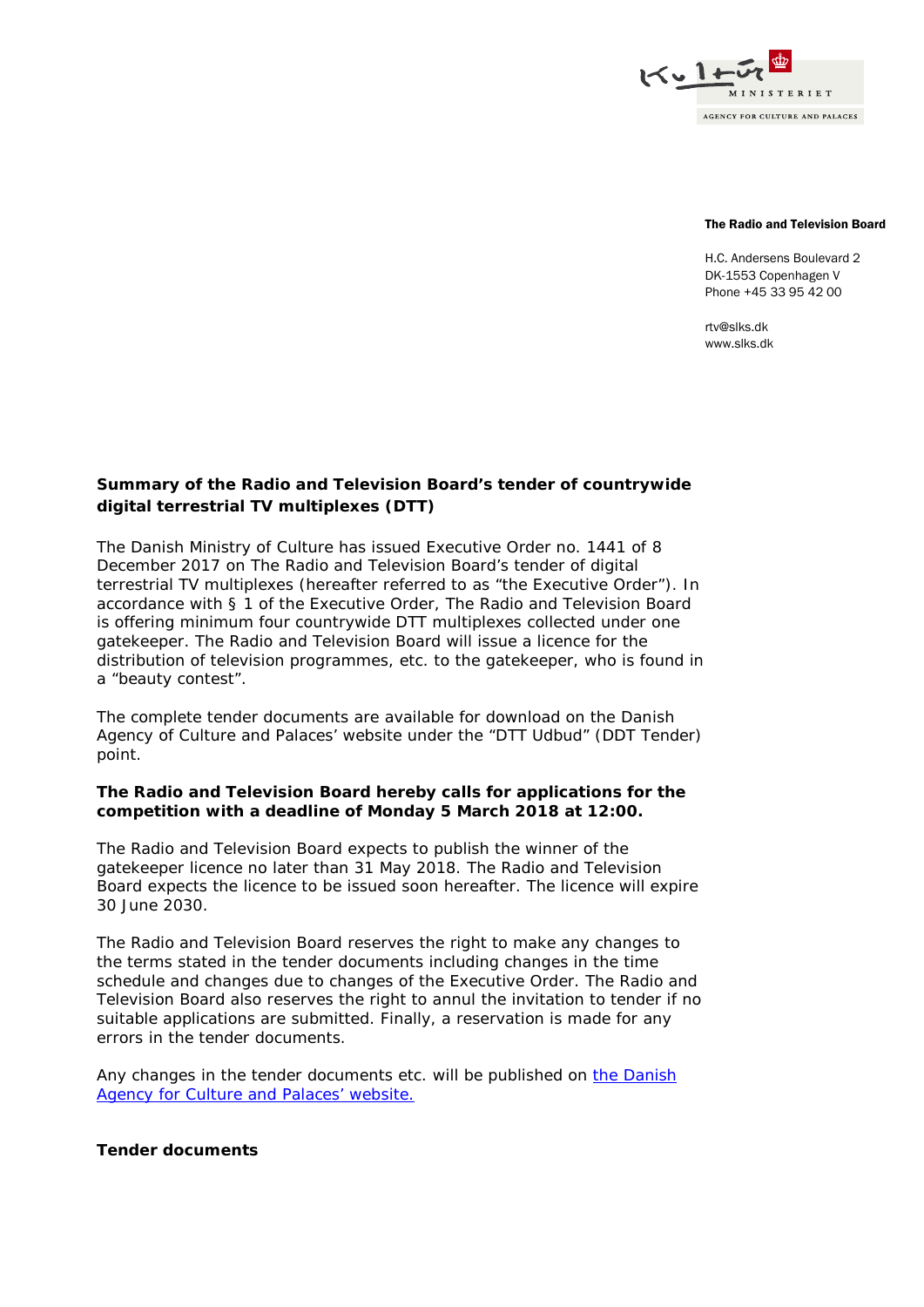The Radio and Television Board is inviting beauty contest tenders for a gatekeeper for minimum four countrywide multiplexes for the distribution of television programmes, etc.

Participation in the tender process will be based on the submission of an electronic application which must comply with the requirements set out in the tender documents and must include the documentation and information, etc. set out, including a demand guarantee or a deposit of the amount required.

Section 6.2. of the tender documents contains a description of how the Danish Radio and Television Board will assess applications received. The section contains information on the evaluation criteria and the relative weight attached to the criteria.

This section contains a brief description of the background to the tender and the contents of the subsequent sections on the application process (including which information applications must contain), evaluation (i.e. the evaluation of applications by the Radio and Television Board) and the licence terms.

#### **Background**

The current licence for the distribution of the countrywide multiplexes is held by BOXER TV A/S and will expire 4 April 2020.

The parties behind the Media Agreement 2015-2018 have decided that tenders are to be invited for the countrywide multiplexes.

Pursuant to section 3(3) of the Danish Radio and Television Broadcasting Act, cf. Consolidated Act no. 255 of 20 March 2014, the Danish Minister of Culture has issued Executive order no. 1441 of 8 December 2017 about the invitation to tender for a licence for distribution in countrywide DTT multiplexes. It is noted, that the Executive Order enters into force 1 January 2018.

The Executive Order is based on the perquisite that I/S DIGI-TV still distribute unencrypted digital television in one of the available multiplexes.

The Radio and Television Board invites tenders for a gatekeeper of minimum four countrywide DTT multiplexes located in the spectrum 470-694 MHz (UHF) for the distribution of television programmes, etc. The multiplexes offered appear in Appendix 5. An example of a plan for the channels for the multiplexes appears in Appendix 6.

The licence comes into effect on the date it is issued. The licence will expire 30 June 2030.

The gatekeeper shall begin the distribution no later than 4 April 2020.

The gatekeeper shall establish, build up, drive and finance the broadcasting network from which the digital distribution shall take place. This can be based on agreements with other enterprises, among these the current gatekeepers.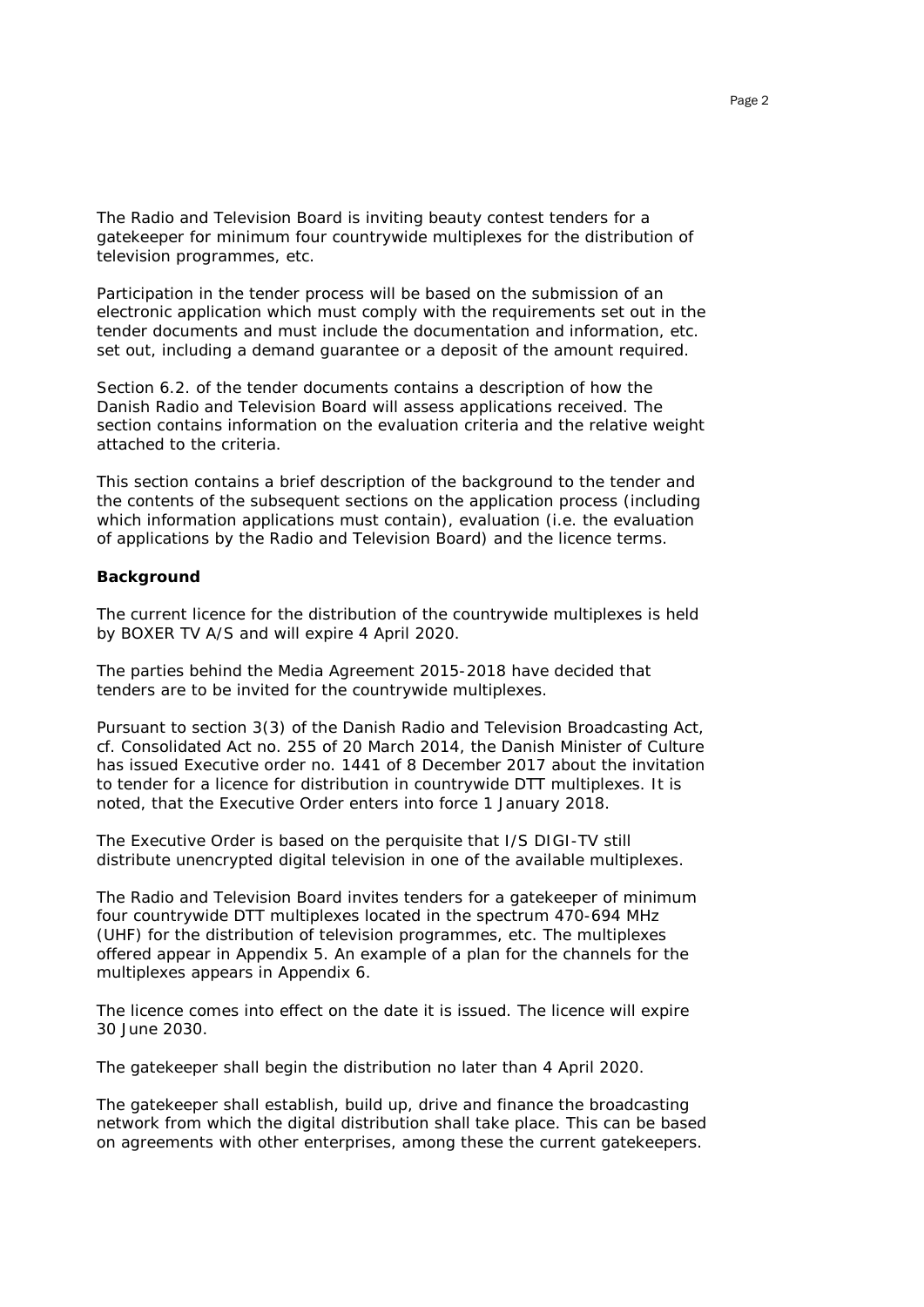As a precondition for using the countrywide multiplexes, the gatekeeper must have a frequency licence issued by the Danish Energy Agency.

From the issuing of the licence to the beginning of the licence period, i.e. from the beginning of the distribution no later than 4 April 2020, the gatekeeper must cover expenses from changes to the existing broadcasting networks that the current gatekeepers use to the extent that the changes result from the plan for the channels included in the licence.

Requirements for the content of the broadcasting time will not be issued, except for the fact that the distribution enterprise must include at least three channels from neighbouring countries and with a few exceptions, the same content must be provided in all parts of the country.

In addition to the above mentioned countrywide multiplexes, the gatekeeper can also decide to put into service a terrestrial digital broadcasting service in the frequency band 174-230 MHz (VHF). The VHF broadcasting resources are shown in Appendix 8.

The distribution licence cannot be granted DR (the Danish Broadcasting Corporation) or syndicates, in which DR attends.

#### **Information meeting, queries and answers**

On Monday 15 January 2018 14:30 – 16:00 an information meeting about the tender will take place in the Agency for Culture and Palace, conference room 3 and 4, 5. Floor, H.C. Andersens Boulevard 2, DK-1553 Copenhagen V.

Registration for the information meeting with specification of number of participants can be directed to [rtv@slks.dk](mailto:rtv@slks.dk) no later than Thursday 11 January 2018.

In the period from the publication of the tender documents up until Monday 22 January 2018 16:00, there will also be an opportunity to submit queries about the tender documents.

The queries from the information meeting and written queries and their answers will continuously be published on [the Danish Agency for Culture and](https://slks.dk/index.php?id=35807)  [Palaces website.](https://slks.dk/index.php?id=35807)

The queries will be published in anonymized form so that the identity of the questioner will not be explicitly shown.

As far as possible, The Radio and Television Board aim to respond to the queries within two weeks. Due to the Christmas holiday, a longer response period must be expected. However, it is expected that queries put forward up until Monday 22 January 2018 will be answered no later than Monday 5 February 2018. Queries put forward later than Monday 22 January 2018, 16:00 will not be answered.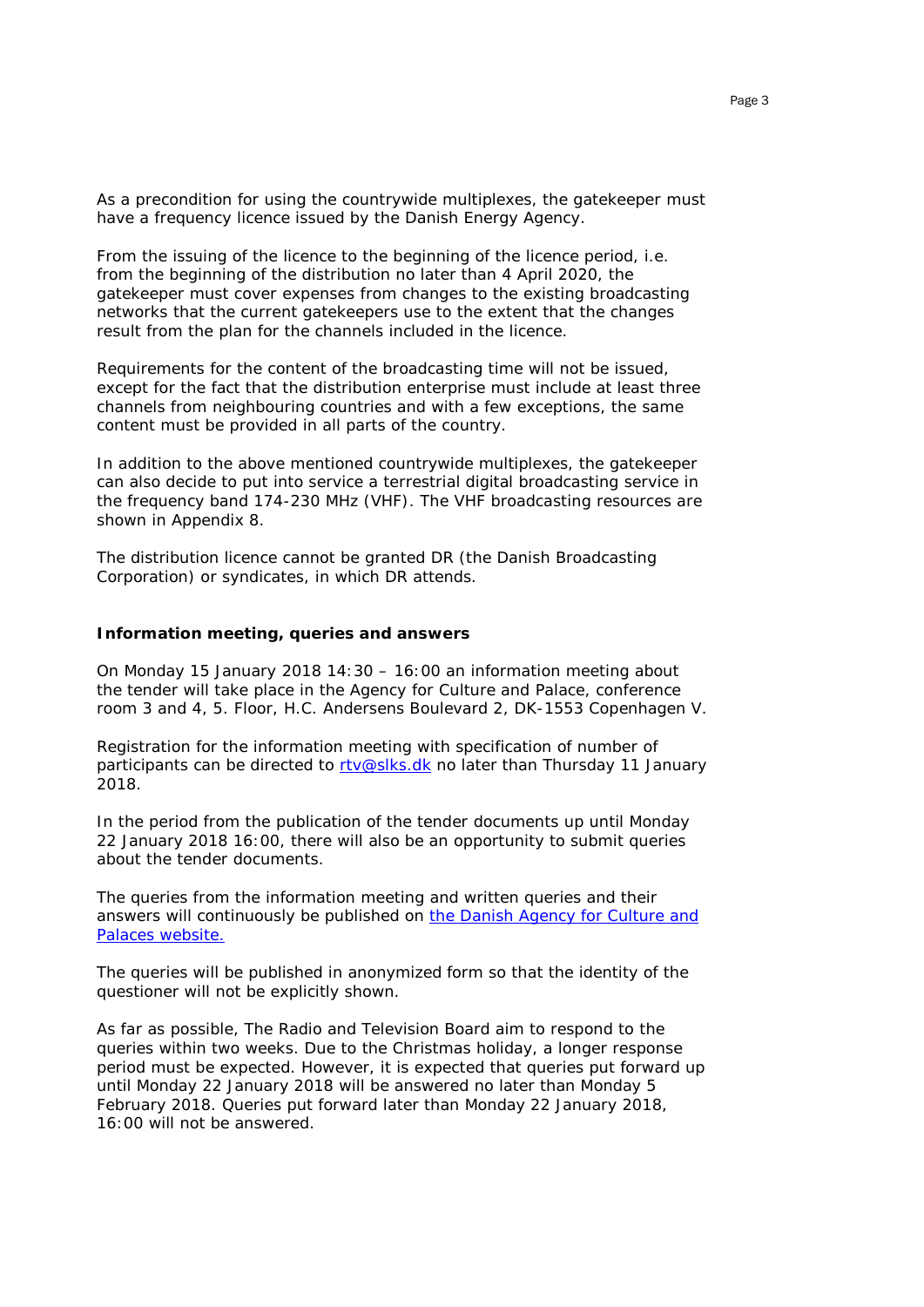It is emphasized that all queries shall be put in written form to The Radio and Television Board through the Agency for Culture and Palace to [rtv@slks.dk.](mailto:rtv@slks.dk) In the subject field please cite "Query about the tender countrywide multiplexes".

Queries cannot be addressed directly to the Danish Ministry of Culture, the Competition Authority or the Danish Energy Agency.

## **Application procedure**

The application must be submitted via an electronic application form from the website of The Agency for Culture and Palaces. For information to the applicants, a transcript of the application form is attached to Appendix 1 in a pdf-version. In section 5 of the tender documents, the detailed application procedure and the requirements for the content and form of the application are described.

### **Applications must be received by the Radio and Television Board no later than Monday 5 March 2018 12:00.**

Applicants must provide a demand guarantee for DKK 30 million on or before Monday 5 March 2018, 12.00 or deposit the amount in an escrow account.

In the application, the applicants shall:

- Give an account of their, if any, experience of distribution of television, among these pay television services, and give an account of their experience in operating television or customer handling
- Give an account of their experience in establishment and technical operation of a broadcast network
- Give an account of their financial status, cf. appendix 2 in the Executive order regarding key indicators and key figures from the last five years and
- Give an account of the way in which, in their execution of the assignments as gatekeeper, they will promote effective competition on the Danish television market

Furthermore, the applicant must put forward a plan for the structure of the broadcast network, including a draft for channel plan. Additionally, the applicant must propose an estimate of the necessary investments in the broadcast network etc. and the documentation for the funding of these.

By contract, an applicant can base its business on the experience and economy of other businesses. In that case, an account and documentation of this as well as the contract with the business must be attached the application.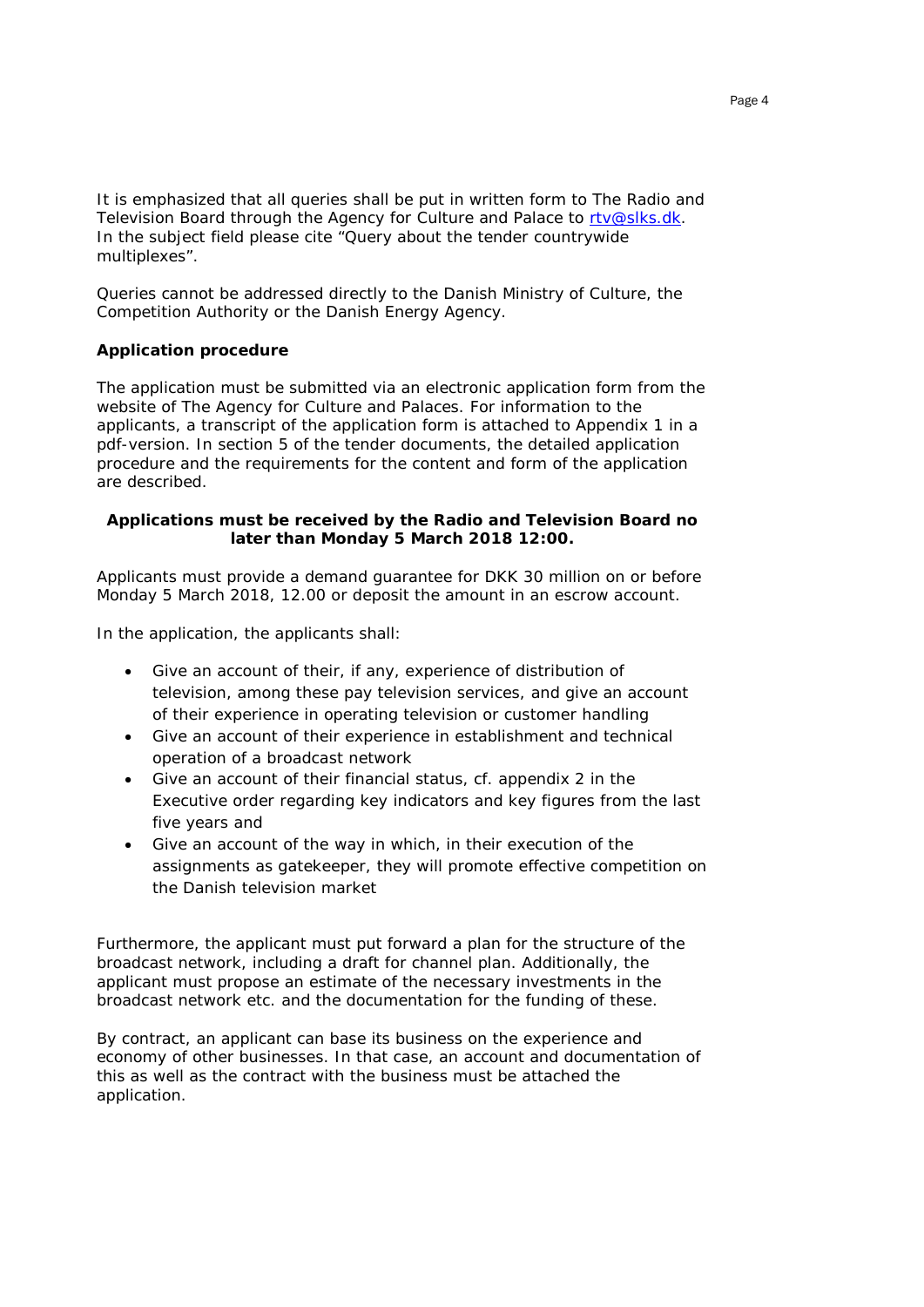Moreover, the applicant shall put forward a proposal for a conflict solving model, a signed preliminary fine agreement, a declaration of ownership and declare their willingness to comply with the terms for the licence.

In section 5 of the tender documents, the additional requirements for the application and the information that must be submitted are described.

In section 6 of the tender documents, the evaluation process of the submitted applications by the Radio and Television Board is described.

The Radio and Television Board reserves the right to annul the invitation to tender if no suitable applications are submitted. In addition, the board can make necessary amendments to the requirements for the licence set out in the tender documents. Finally, a reservation is made for any errors in the tender documents.

If the Board makes any amendments to the tender documents before the deadline for submitting applications, the Board will make a decision on any postponement of the deadline. In all, reference is made to section 15.2. of the tender documents for information hereof.

#### **Evaluation**

Upon receipt of applications, the Radio and Television Board will initially go through the applications to ensure that they include the information required as per the tender documents. The Board will then contact the applicants as soon as possible for clarification of any unclear information provided. Normally, it will not be possible to supplement the information provided, but the Radio and Television Board, acting within the framework of the principle of equal treatment, may also request additional information to clarify matters already described in the application. However, the Board may not, in this context ask questions or request additional information concerning the basic elements of the application.

Applications that do not include the minimum information required by the tender documents, such as documentation of at least two years of experience with technically operating a terrestrial television broadcast network, where there is no on demand guarantee or deposited 30 million DKK or where the applicant does not reply requests by the Board regarding additional information, may be rejected by the Board. Se section 6.1 hereon.

On the basis of an evaluation of the applications, the Board will decide which applicant will be granted the licence.

When the Board is assessing the applications, the applicant's experience with distribution of television and the establishment and technical operation of a terrestrial television broadcast network will be given a weight of 25%. The applicant's business-related competences and financial status, based on the applicant's key indicators from the last five years will be given a weight of 25%. Furthermore, the applicant's account of how the applicant will promote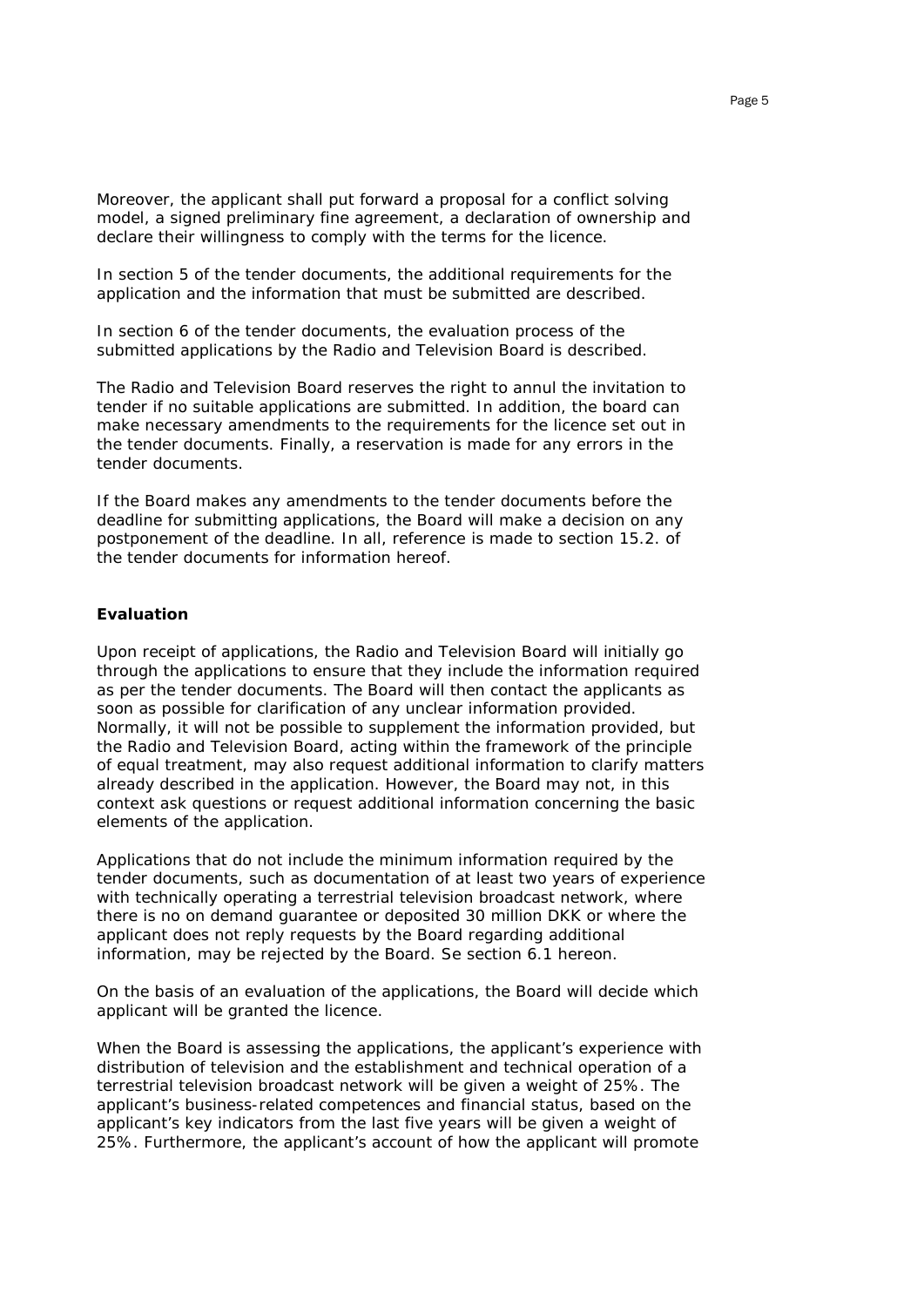effective competition on the Danish television market by executing the assignment as gatekeeper will be given a weight of 50%.

In section 6.2 the process by which the Board evaluates the applications is described in further details.

#### **Licence terms**

The Executive Order contains a number of minimum requirements for the gatekeeper's distribution operations, among these that the gatekeeper no later than April 4 2020 must begin distribution on assigned broadcast networks. Dispensation can be given exceptionally, and only if special circumstances dictate it.

In order to use the broadcasting rights, it is a precondition that the gatekeeper has frequency licence. Gatekeepers are not to pay a concession fee but a fee for the frequency licence must be paid in compliance with the legislative measures of the frequency legislation.

The gatekeeper must establish and operate the broadcasting network that are used for distribution and defray the expenses for this purpose. With regards to the four broadcasting options in the frequency band 470-694 MHz (UHF) a theoretical calculated coverage of at least 97% of the population must be met.

The distribution enterprise should include at least three neighbouring countries. Provided that the business of distribution occurs in packages, channels from the neighbouring countries must be placed in the cheapest package for the viewer.

The viewers must be offered the same content countrywide. However, this does not apply to regional distribution of programs from the regional TV2 businesses on the main channel of TV 2 DENMARK. The channels of the neighbouring countries can likewise vary from different parts of the country.

Every year, no later than 1 May, the gatekeeper is to submit an account of the previous calendar year that entails information about fulfilment of the licence terms and an annual account of the previous calendar year.

The minimum requirements regarding start of distribution, coverage, channels of neighboring channels etc. do not apply for the above mentioned VHF broadcasting resources.

For further information about the minimum requirements, see section 10.

#### **The licence**

The licence will be issued and will come in to effect on the issue date. The licence will apply up to and including 30 June 2030.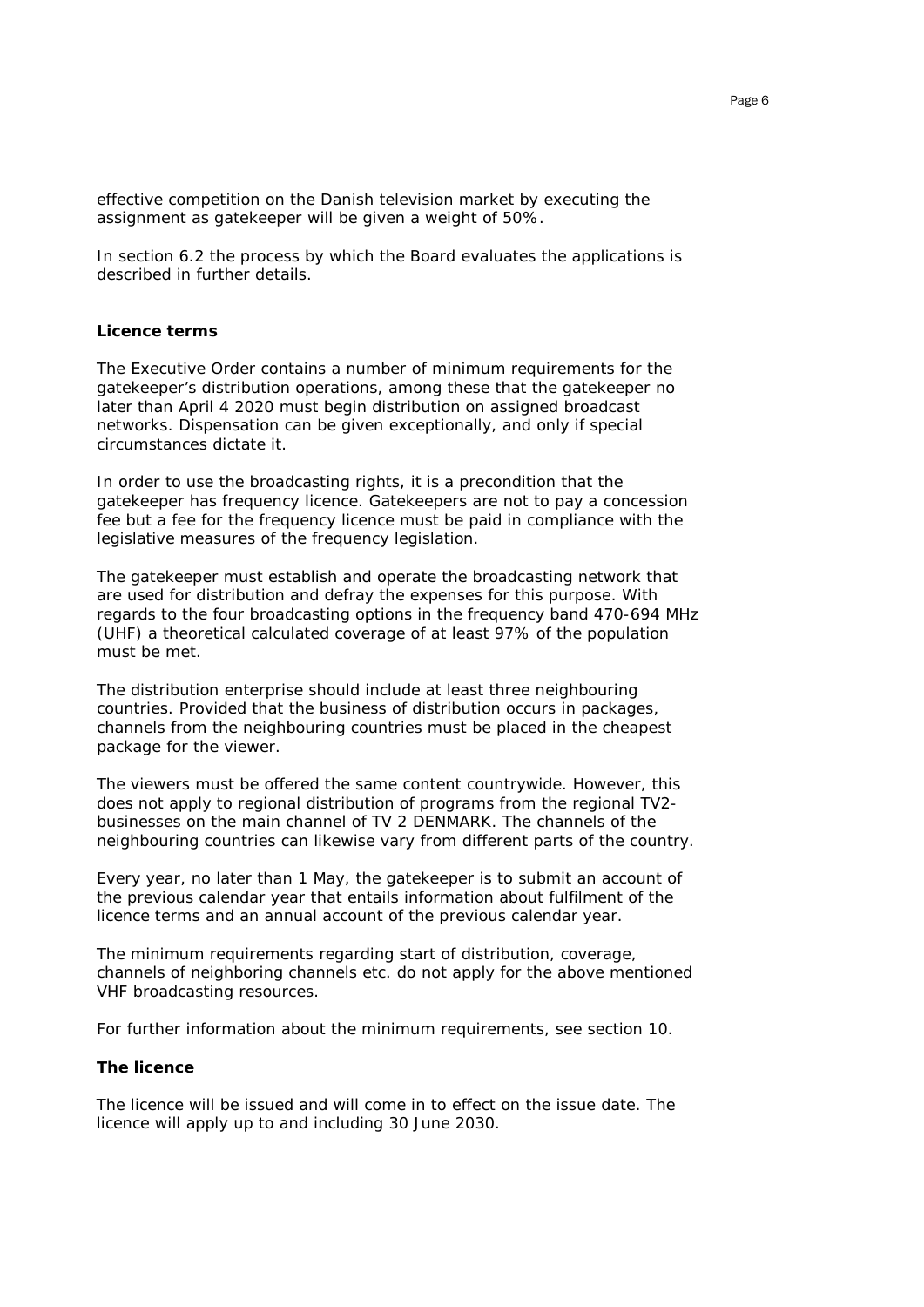By request from the gatekeeper, the Danish Energy Agency issues a frequency licence. An annual frequency fee for the frequency licence shall be paid to the Danish Energy Agency.

The Radio and Television Board will supervise compliance with the terms and conditions of the licence, the rules of the Radio and television Broadcasting Act as well as rules issued pursuant to the Radio and television Broadcasting Act. The Danish Energy Agency will supervise compliance with the terms of the frequency licence and the rules in the frequency legislation.

## **Schedule, language and definitions**

#### **Schedule for the tender**

The process for the tender is expected to follow the below-mentioned schedule

| Information meeting                                                         | Monday 15 January 2018,<br>14.30-16.00 |
|-----------------------------------------------------------------------------|----------------------------------------|
| Deadline for submitting queries to the tender material                      | Monday 22 January 2018,<br>16.00       |
| Deadline for answering queries                                              | Monday 5 February 2018,<br>16.00       |
| Deadline for submitting applications                                        | Monday 5 March 2018, 12.00             |
| Deadline for submitting a demand guarantee                                  | Monday 5 March 2018, 12.00             |
| Publication of applicants                                                   | Monday 12 March 2018                   |
| The Radio and Television Board's expected assessment of<br>the applications | Tuesday 22 May 2018                    |
| Expected publication of the winner of the tender                            | Tuesday 29 May 2018                    |
| Expected issuing and commencement of the distribution<br>licence            | Thursday 31 May 2018                   |

## **Language**

All communication and correspondence will throughout the tender process take place in Danish, i.e. things such as applications, bank guarantee or